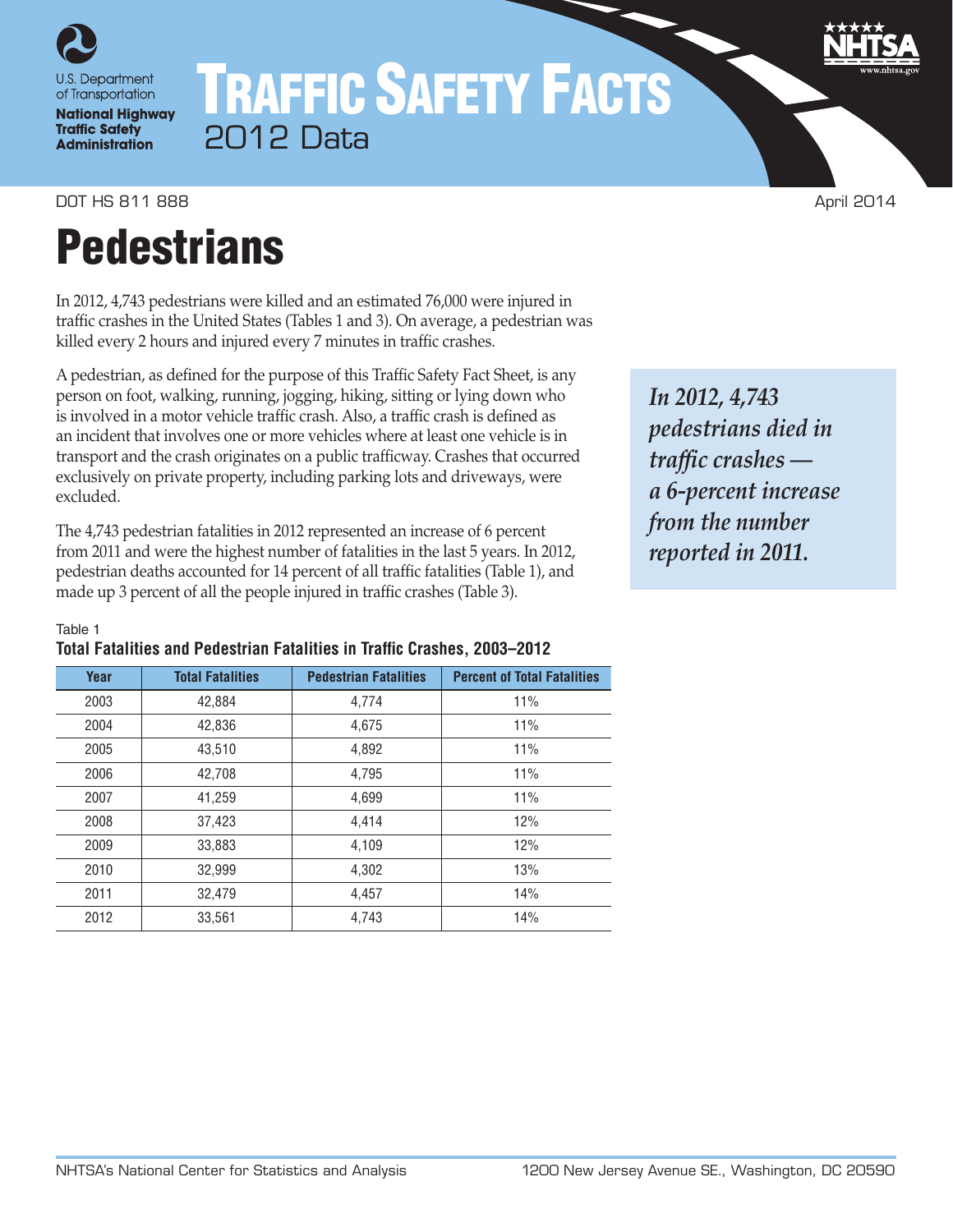In 2012, almost three-fourths (73%) of pedestrian fatalities occurred in an urban setting versus a rural setting. Over two-thirds (70%) of pedestrian fatalities occurred at non-intersections versus at intersections. Eighty-nine percent of pedestrian fatalities occurred during normal weather conditions (clear/cloudy), compared to rain, snow and foggy conditions. A majority of the pedestrian fatalities, 70 percent, occurred during the nighttime (6 p.m. – 5:59 a.m). Between 2011 and 2012 all these percentages stayed relatively level (Table 2).

#### Table 2

*In 2012, pedestrian deaths accounted for 14 percent of all traffic fatalities in motor vehicle traffic crashes.*

| <b>Percentage of Pedestrians Killed</b> |                 |      |  |  |  |  |  |
|-----------------------------------------|-----------------|------|--|--|--|--|--|
| <b>Pedestrians Killed</b>               | 2011            | 2012 |  |  |  |  |  |
|                                         | <b>Land Use</b> |      |  |  |  |  |  |
| Rural                                   | 26%             | 26%  |  |  |  |  |  |
| Urban                                   | 73%             | 73%  |  |  |  |  |  |
| <b>Non-Motorist Location</b>            |                 |      |  |  |  |  |  |
| Intersection                            | 20%             | 20%  |  |  |  |  |  |
| Non-Intersection                        | 70%             | 70%  |  |  |  |  |  |
| Other                                   | 10%             | 10%  |  |  |  |  |  |
|                                         | Weather         |      |  |  |  |  |  |
| Clear/Cloudy                            | 88%             | 89%  |  |  |  |  |  |
| Rain                                    | 8%              | 8%   |  |  |  |  |  |
| Snow                                    | 1%              | 1%   |  |  |  |  |  |
| Fog                                     | $1\%$           | 1%   |  |  |  |  |  |
| Time of Day*                            |                 |      |  |  |  |  |  |
| Daytime                                 | 30%             | 30%  |  |  |  |  |  |
| Nighttime                               | 69%             | 70%  |  |  |  |  |  |

**Percentage of Pedestrian Fatalities in Relation to Land Use, Non-Motorist Location, Weather and Time of Day**

Note: Percentage of unknown values are not displayed.

\* Daytime: 6 a.m.–5:59 p.m. Nighttime: 6 p.m.–5:59 a.m.

## **Age**

Older pedestrians (age 65+) accounted for 20 percent (935) of all pedestrian fatalities and an estimated 9 percent (7,000) of all pedestrians injured in 2012. The fatality rate for older pedestrians (age 65+) was 2.17 per 100,000 population – higher than the rate for all the other ages under 65 (Tables 3 and 4). Starting at age 45 the fatality rates are generally higher than they are in the younger age groups. In 2012, people 65 and older made up only 14 percent of the country's population.

In 2012, the average age of pedestrians killed in traffic crashes was 46 and the average age of those injured was 35. Over the past 10 years the average age of those killed has remained almost unchanged, while the age of those injured has steadily increased. The highest three pedestrian injury rates by age group were 21-24, 16-20 and 10-15 (Table 4).

In 2012, more than one-fifth (22%) of the children ages 5 to 15 who were killed in traffic crashes were pedestrians (Table 3). Children age 15 and younger accounted for 6 percent of the pedestrian fatalities in 2012 and 18 percent of all pedestrians injured in traffic crashes.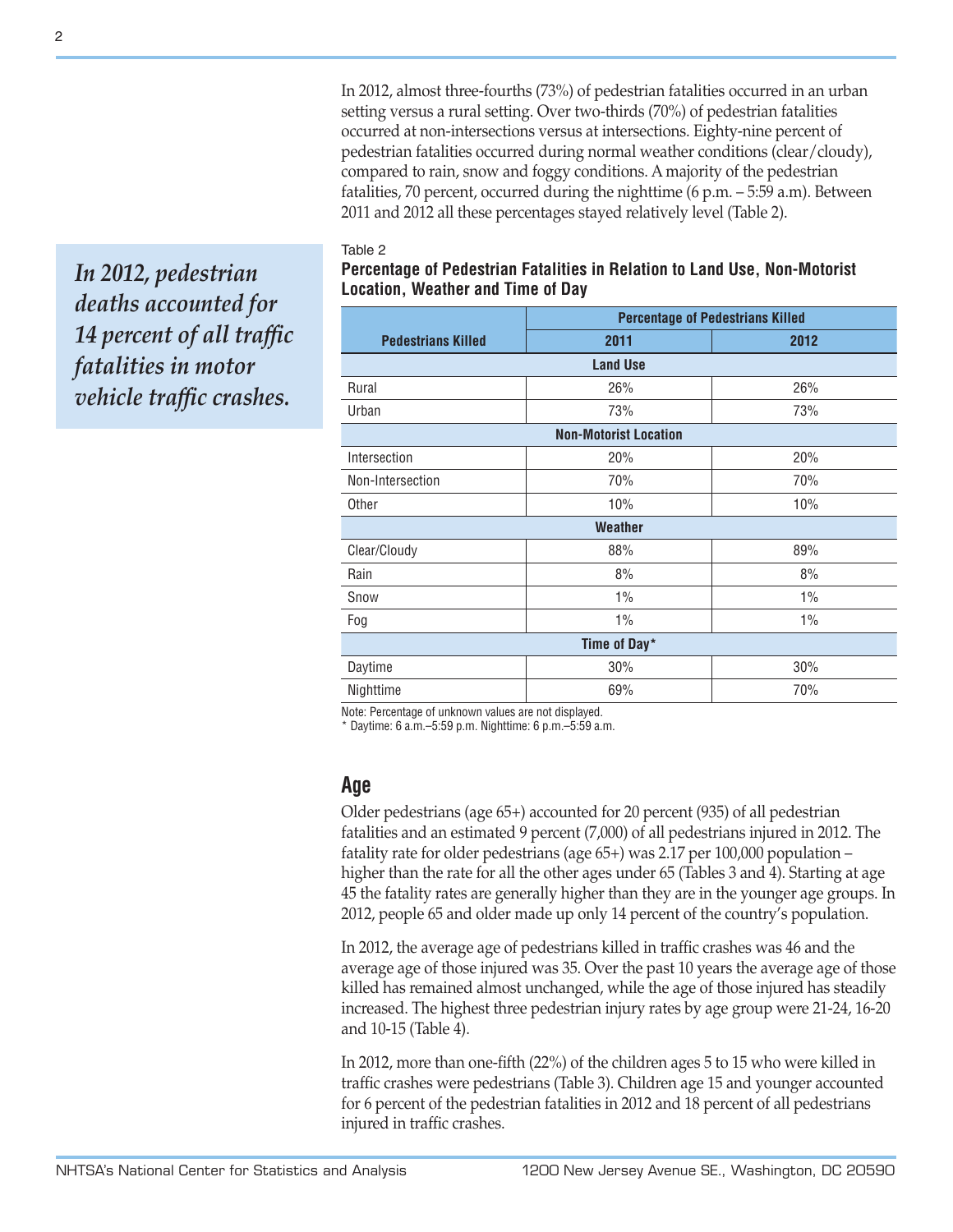#### Table 3

**Motor Vehicle Traffic Crash Fatalities and Injuries and Pedestrians Killed or Injured, by Age Group, 2012**

| <b>Age Group (Years)</b> | <b>Total Killed</b>  | <b>Pedestrians Killed</b>  | <b>Percentage of</b><br><b>Total Killed</b> |
|--------------------------|----------------------|----------------------------|---------------------------------------------|
| $5$                      | 405                  | 85                         | 21%                                         |
| $5 - 9$                  | 345                  | 75                         | 22%                                         |
| $10 - 15$                | 613                  | 132                        | 22%                                         |
| $16 - 20$                | 3,224                | 265                        | 8%                                          |
| $21 - 24$                | 3,436                | 355                        | 10%                                         |
| $25 - 29$                | 3,265                | 335                        | 10%                                         |
| $30 - 34$                | 2,637                | 338                        | 13%                                         |
| $35 - 39$                | 2,205                | 259                        | 12%                                         |
| $40 - 44$                | 2,329                | 321                        | 14%                                         |
| $45 - 49$                | 2,447                | 401                        | 16%                                         |
| $50 - 54$                | 2,737                | 494                        | 18%                                         |
| $55 - 59$                | 2,366                | 405                        | 17%                                         |
| $60 - 64$                | 1,931                | 319                        | 17%                                         |
| $65 - 69$                | 1,481                | 236                        | 16%                                         |
| $70 - 74$                | 1,211                | 203                        | 17%                                         |
| $75 - 79$                | 979                  | 184                        | 19%                                         |
| $80+$                    | 1,889                | 312                        | 17%                                         |
| Total*                   | 33,561               | 4,743                      | 14%                                         |
|                          |                      |                            |                                             |
|                          |                      |                            | <b>Percentage of</b>                        |
| <b>Age Group (Years)</b> | <b>Total Injured</b> | <b>Pedestrians Injured</b> | <b>Total Injured</b>                        |
| $5$                      | 41,000               | 2,000                      | 4%                                          |
| $5 - 9$                  | 61,000               | 4,000                      | 7%                                          |
| $10 - 15$                | 85,000               | 8,000                      | 9%                                          |
| $16 - 20$                | 299,000              | 8,000                      | 3%                                          |
| $21 - 24$                | 256,000              | 7,000                      | 3%                                          |
| $25 - 29$                | 241,000              | 7,000                      | 3%                                          |
| $30 - 34$                | 212,000              | 6,000                      | 3%                                          |
| $35 - 39$                | 167,000              | 6,000                      | 3%                                          |
| $40 - 44$                | 187,000              | 6,000                      | 3%                                          |
| $45 - 49$                | 180,000              | 5,000                      | 3%                                          |
| $50 - 54$                | 166,000              | 5,000                      | 3%                                          |
| $55 - 59$                | 139,000              | 5,000                      | 4%                                          |
| $60 - 64$                | 114,000              | 3,000                      | $2\%$                                       |
| $65 - 69$                | 83,000               | 3,000                      | 4%                                          |
| $70 - 74$                | 46,000               | 1,000                      | 3%                                          |
| $75 - 79$                | 34,000               | 1,000                      | 4%                                          |
| $80+$<br><b>Total</b>    | 50,000               | 1,000<br>76,000            | 3%                                          |

*In 2012, more than onefifth of the children ages 10 to 15 killed in traffic crashes were pedestrians.*

\*Total includes 61 overall fatalities and 24 pedestrian fatalities of unknown age Note: Totals may not equal sum of components due to independent rounding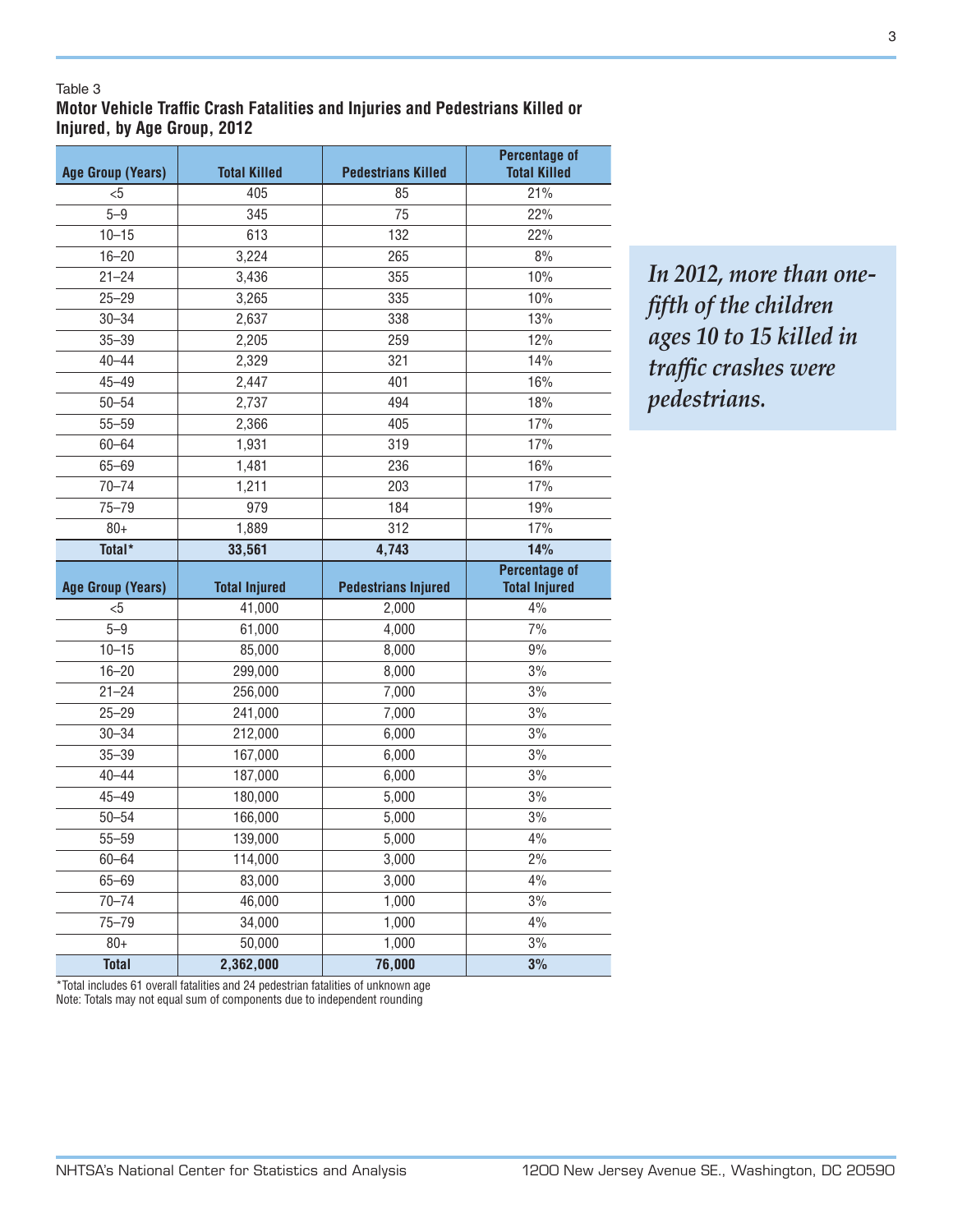## **Gender**

In 2012, more than two-thirds (69%) of the pedestrians killed were males, and the male pedestrian fatality rate per 100,000 population was 2.13 — more than double the rate for females (0.91 per 100,000 population). The male pedestrian injury rate per 100,000 population was 27, compared with 21 for females (Table 4).

|                    |                   | <b>Male</b>       |                     |                 | <b>Female</b>     |                 |                | <b>Total</b>      |                     |
|--------------------|-------------------|-------------------|---------------------|-----------------|-------------------|-----------------|----------------|-------------------|---------------------|
| Age                |                   | <b>Population</b> | <b>Fatality</b>     |                 | <b>Population</b> | <b>Fatality</b> |                | <b>Population</b> | <b>Fatality</b>     |
| (Years)            | <b>Killed</b>     | (thousands)       | Rate*               | <b>Killed</b>   | (thousands)       | Rate*           | <b>Killed</b>  | (thousands)       | Rate*               |
| < 5                | 53                | 10,216            | 0.52                | 32              | 9,783             | 0.33            | 85             | 19,999            | 0.43                |
| $5 - 9$            | 43                | 10,459            | 0.41                | 32              | 10,016            | 0.32            | 75             | 20,476            | 0.37                |
| $10 - 15$          | 75                | 12,686            | 0.59                | 57              | 12,128            | 0.47            | 132            | 24,813            | 0.53                |
| $16 - 20$          | 191               | 11,179            | 1.71                | 74              | 10,581            | 0.70            | 265            | 21,760            | 1.22                |
| $21 - 24$          | 250               | 9,214             | 2.71                | 105             | 8,825             | 1.19            | 355            | 18,039            | 1.97                |
| $25 - 34$          | 483               | 21,339            | 2.26                | 190             | 20,971            | 0.91            | 673            | 42,309            | 1.59                |
| $35 - 44$          | 414               | 20,174            | 2.05                | 166             | 20,343            | 0.82            | 580            | 40,516            | 1.43                |
| $45 - 54$          | 654               | 21,807            | 3.00                | 241             | 22,462            | 1.07            | 895            | 44,269            | 2.02                |
| $55 - 64$          | 514               | 18,603            | 2.76                | 210             | 19,983            | 1.05            | 724            | 38,586            | 1.88                |
| $65 - 74$          | 300               | 11,203            | 2.68                | 138             | 12,783            | 1.08            | 439            | 23,985            | 1.83                |
| $75 - 84$          | 211               | 5,648             | 3.74                | 146             | 7,624             | 1.91            | 358            | 13,273            | 2.70                |
| $85 +$             | 79                | 1,964             | 4.02                | 59              | 3,923             | 1.50            | 138            | 5,887             | 2.34                |
| Total <sup>1</sup> | 3,285             | 154,492           | 2.13                | 1,454           | 159,422           | 0.91            | 4,743          | 313,914           | 1.51                |
|                    |                   | <b>Male</b>       |                     |                 | <b>Female</b>     |                 | <b>Total</b>   |                   |                     |
| Age                | <b>Population</b> |                   |                     |                 | <b>Population</b> | <b>Injury</b>   |                | <b>Population</b> |                     |
| (Years)            | <b>Injured</b>    | (thousands)       | <b>Injury Rate*</b> | <b>Injured</b>  | (thousands)       | Rate*           | <b>Injured</b> | (thousands)       | <b>Injury Rate*</b> |
| &5                 | 1,000             | 10,216            | 12                  | $\overline{**}$ | 9,783             | $\star \star$   | 2,000          | 19,999            | 9                   |
| $5 - 9$            | 2,000             | 10,459            | 22                  | 2,000           | 10,016            | 19              | 4,000          | 20,476            | 20                  |
| $10 - 15$          | 4,000             | 12,686            | 34                  | 3,000           | 12,128            | 27              | 8,000          | 24,813            | 31                  |
| $16 - 20$          | 4,000             | 11,179            | 34                  | 4,000           | 10,581            | 36              | 8,000          | 21,760            | 35                  |
| $21 - 24$          | 2,000             | 9,214             | 26                  | 4,000           | 8,825             | 49              | 7,000          | 18,039            | 37                  |
| $25 - 34$          | 7,000             | 21,339            | 33                  | 5,000           | 20,971            | 24              | 12,000         | 42,309            | 29                  |
| $35 - 44$          | 8,000             | 20,174            | 37                  | 4,000           | 20,343            | 20              | 12,000         | 40,516            | 29                  |
| $45 - 54$          | 6,000             | 21,807            | 27                  | 4,000           | 22,462            | 18              | 10,000         | 44,269            | 23                  |
| $55 - 64$          | 4,000             | 18,603            | 23                  | 4,000           | 19,983            | 18              | 8,000          | 38,586            | 20                  |
| $65 - 74$          | 2,000             | 11,203            | 20                  | 2,000           | 12,783            | 15              | 4,000          | 23,985            | 17                  |
| $75 - 84$          | 1,000             | 5,648             | 18                  | 1,000           | 7,624             | 9               | 2,000          | 13,273            | 13                  |
| $85 +$             | $\star \star$     | 1,964             | $\star \star$       | $\star \star$   | 3,923             | $\star\star$    | 1,000          | 5,887             | 14                  |
| Total <sup>2</sup> | 42,000            | 154,492           | 27                  | 34,000          | 159,422           | 21              | 76,000         | 313,914           | 24                  |

# **Pedestrians Killed and Injured and Fatality and Injury Rates by Age and Sex, 2012**

\* Rate per 100,000 population

\*\* Less than 500 injured, injury rate not shown

1 Total killed includes 24 of unknown age.

2 Totals may not equal sum of components due to independent rounding.

**Source:** Fatalities—Fatality Analysis Reporting System, NHTSA. Injured—General Estimates System, NHTSA. Population—Bureau of the Census.

*Thirty-two percent of pedestrian fatalities occurred between 8 p.m. and 11:59 p.m.*

# **Time of Day and Day of Week**

Thirty-two percent of the pedestrian fatalities occurred in crashes between 8 p.m. and 11:59 p.m. The highest percentage of weekday and weekend fatalities also occurred between 8 p.m. and 11:59 p.m. (28% and 37%, respectively). The lowest occurred between 8 a.m. and 11:59 a.m. (9% and 4%, respectively; Figure 1).

Table 4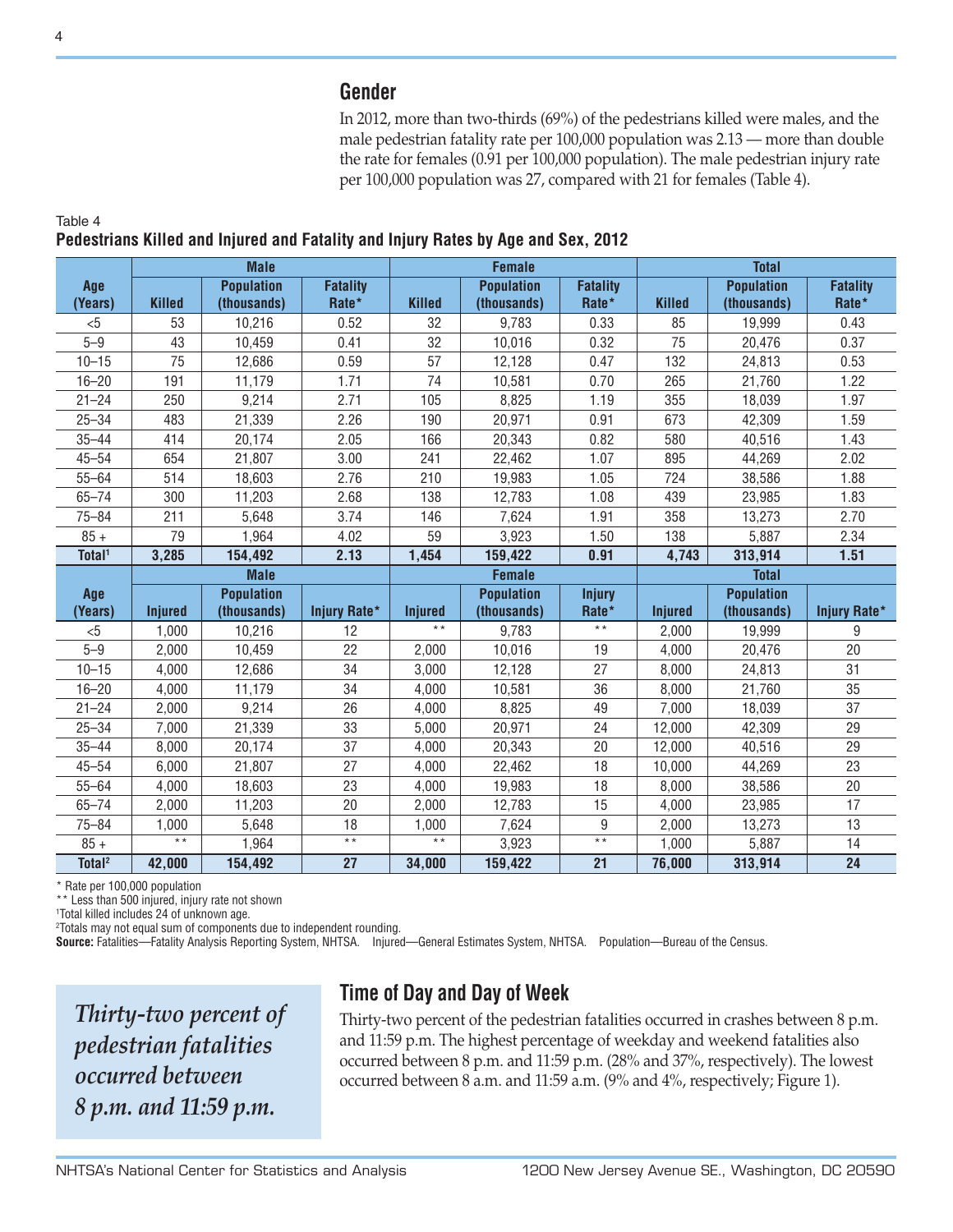### Figure 1 **Percentage of Pedestrian Fatalities by Time of Day and Day of Week, 2012**

15% 16%

14%

24%

26%

28%

32%

Day of Week:

Weekend Total

Weekday

37%

24%

20%

9%

9%

 $\frac{1}{2}$ 

4%

 $5%$ 8% 11%

11%

# **Alcohol Involvement in Pedestrian Crashes**

Alcohol involvement — either for the driver or for the pedestrian — was reported in 48 percent of the traffic crashes that resulted in pedestrian fatalities. Of the pedestrians involved in fatal crashes, 34 percent had a blood alcohol concentration  $(BAC)$  of .08 grams per deciliter  $(g/dL)$  or higher. Of the drivers involved in these fatal crashes, only 14 percent had a BAC of .08 g/dL or higher (Table 5).

Table 5

Midnight – 3:59 a.m.

4 a.m. – 7:59 a.m.

8 a.m. – 11:59 a.m.

Noon – 3:59 p.m.

4 p.m. – 7:59 p.m.

8 p.m. – 11:59 p.m.

#### **Alcohol Involvement in Crashes That Resulted in Pedestrian Fatalities, 2012**

|                                                                                | <b>No Driver</b><br><b>Alcohol</b><br><b>Involvement</b> |                |               | <b>Driver Alcohol</b><br>Involvement,<br>BAC .01-.07 g/dL |               | <b>Driver Alcohol</b><br>Involvement.<br>BAC .08 g/dL or<br><b>Greater</b> |               | <b>Total</b>   |  |
|--------------------------------------------------------------------------------|----------------------------------------------------------|----------------|---------------|-----------------------------------------------------------|---------------|----------------------------------------------------------------------------|---------------|----------------|--|
|                                                                                | <b>Number</b>                                            | <b>Percent</b> | <b>Number</b> | <b>Percent</b>                                            | <b>Number</b> | <b>Percent</b>                                                             | <b>Number</b> | <b>Percent</b> |  |
| No Pedestrian<br>Alcohol<br>Involvement                                        | 2,417                                                    | 52%            | 75            | 2%                                                        | 361           | 8%                                                                         | 2,852         | 61%            |  |
| <b>Pedestrian Alcohol</b><br>Involvement,<br>$BAC.01-.07 g/dL$                 | 161                                                      | 3%             | 10            | $<1\%$                                                    | 41            | $1\%$                                                                      | 212           | 5%             |  |
| <b>Pedestrian Alcohol</b><br>Involvement,<br><b>BAC .08 g/dL</b><br>or Greater | 1,271                                                    | 27%            | 61            | 1%                                                        | 262           | 6%                                                                         | 1,593         | 34%            |  |
| <b>Total</b>                                                                   | 3,849                                                    | 83%            | 145           | 3%                                                        | 663           | 14%                                                                        | 4.657         | 100%           |  |

**Note:** The alcohol levels in this table are determined using the alcohol levels of the pedestrians killed and the involved drivers (killed and other).

*Alcohol involvement either for the driver or the pedestrian—was reported in 48 percent of all fatal pedestrian crashes.*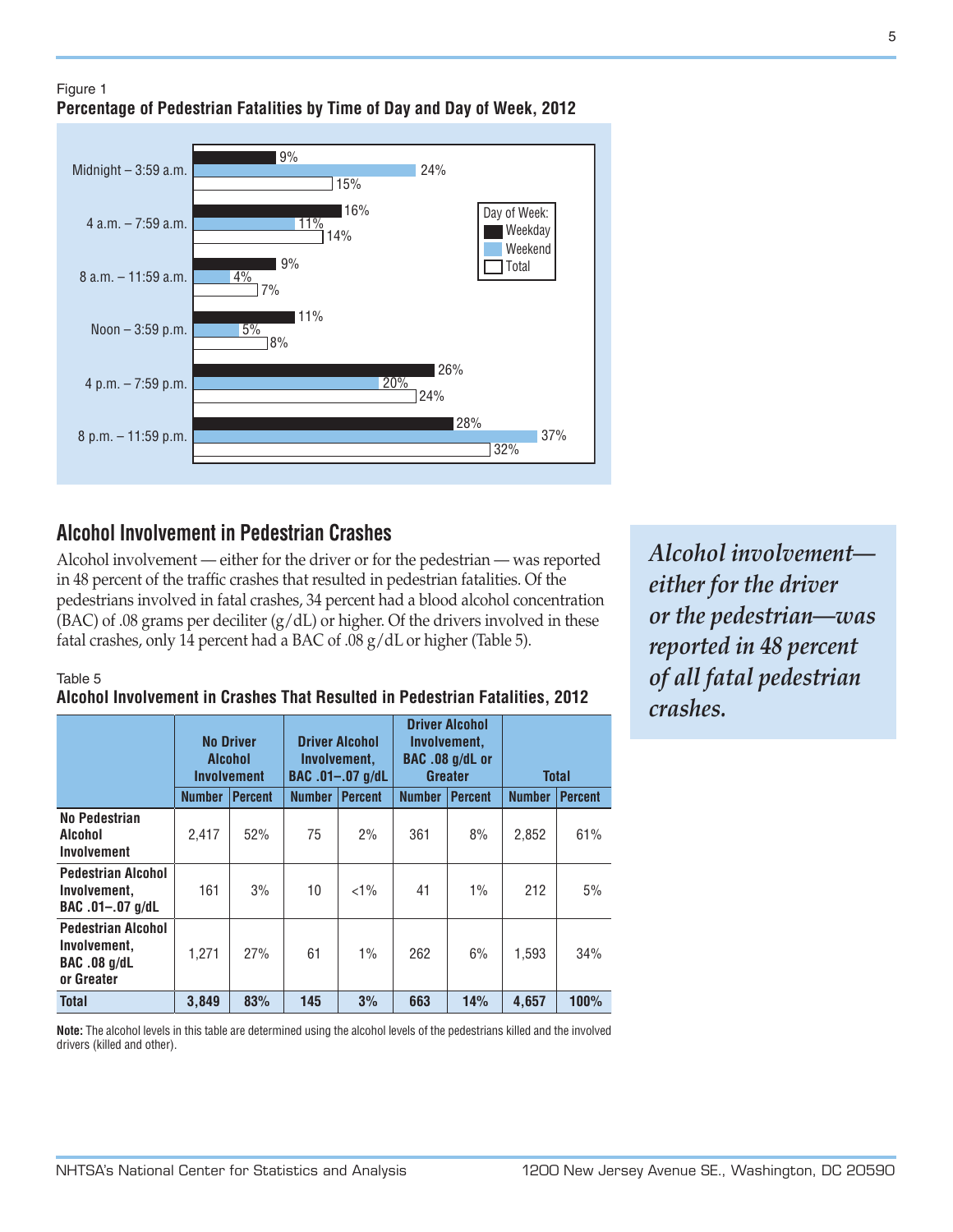# **Alcohol Involvement for Pedestrians Killed**

Of the pedestrians who were killed in fatal crashes, 36 percent had a BAC of .08 g/ dL or higher. Pedestrians ages 45-54 who were killed had the highest percentage of alcohol impairment at 49 percent (Table 6).

|                |                                       |                         | 2003                          |                        |                        | 2012                                  |                         |                               |                        |                        |
|----------------|---------------------------------------|-------------------------|-------------------------------|------------------------|------------------------|---------------------------------------|-------------------------|-------------------------------|------------------------|------------------------|
| Age<br>(Years) | <b>Number of</b><br><b>Fatalities</b> | $%$ With<br>$BAC = .00$ | $%$ With<br>$BAC = .01 - .07$ | $%$ With<br>$BAC=.08+$ | $%$ With<br>$BAC=.01+$ | <b>Number of</b><br><b>Fatalities</b> | $%$ With<br>$BAC = .00$ | $%$ With<br>$BAC = .01 - .07$ | $%$ With<br>$BAC=.08+$ | $%$ With<br>$BAC=.01+$ |
| $16 - 20$      | 302                                   | 66%                     | 4%                            | 30%                    | 34%                    | 265                                   | 72%                     | 3%                            | 25%                    | 28%                    |
| $21 - 24$      | 266                                   | 41%                     | 7%                            | 52%                    | 59%                    | 355                                   | 49%                     | 6%                            | 46%                    | 51%                    |
| $25 - 34$      | 564                                   | 49%                     | $4\%$                         | 47%                    | 51%                    | 673                                   | 47%                     | 6%                            | 47%                    | 53%                    |
| $35 - 44$      | 852                                   | 42%                     | 5%                            | 53%                    | 58%                    | 580                                   | 49%                     | 5%                            | 46%                    | 51%                    |
| $45 - 54$      | 780                                   | 50%                     | 5%                            | 45%                    | 50%                    | 895                                   | 46%                     | 5%                            | 49%                    | 54%                    |
| $55 - 64$      | 553                                   | 65%                     | 5%                            | 30%                    | 35%                    | 724                                   | 62%                     | 4%                            | 33%                    | 38%                    |
| $65 - 74$      | 394                                   | 78%                     | 5%                            | 17%                    | 22%                    | 439                                   | 81%                     | 4%                            | 15%                    | 19%                    |
| $75 - 84$      | 424                                   | 92%                     | 2%                            | 6%                     | 8%                     | 358                                   | 89%                     | 3%                            | 8%                     | 11%                    |
| $85 +$         | 163                                   | 94%                     | $1\%$                         | 5%                     | 6%                     | 138                                   | 95%                     | $1\%$                         | 4%                     | 5%                     |
| Total*         | 4,298                                 | 59%                     | 4%                            | 36%                    | 41%                    | 4,427                                 | 59%                     | 5%                            | 36%                    | 41%                    |

#### Table 6 **Alcohol Involvement for Pedestrians Killed in Fatal Crashes by Age, 2003 and 2012**

\*Excludes pedestrians under 16 years old and pedestrians of unknown age.

## **For more information:**

Information on traffic fatalities is available from the National Center for Statistics and Analysis (NCSA), NVS-424, 1200 New Jersey Avenue SE., Washington, DC 20590. NCSA can be contacted at 800-934-8517 or via the follow-ing e-mail address: ncsaweb@dot.gov. General information on highway traffic safety can be accessed by Internet users at www.nhtsa.gov/NCSA. To report a safety-related problem or to inquire about motor vehicle safety information, contact the Vehicle Safety Hotline at 888-327-4236.

Other fact sheets available from the National Center for Statistics and Analysis are *Alcohol-Impaired Driving, Bicyclists and Other Cyclists, Children, Large Trucks, Motorcycles, Occupant Protection, Older Population, Overview, Passenger Vehicles, Race and Ethnicity, Rural/Urban Comparisons, School Transportation-Related Crashes, Speeding, State Alcohol Estimates, State Traffic Data,* and *Young Drivers.* Detailed data on motor vehicle traffic crashes are published annually in *Traffic Safety Facts: A Compilation of Motor Vehicle Crash Data from the Fatality Analysis Reporting System and the General Estimates System.* The fact sheets and annual Traffic Safety Facts report can be accessed online at www-nrd.nhtsa.dot.gov/CATS/index.aspx.



U.S. Department of Transportation

**National Highway Traffic Safety Administration**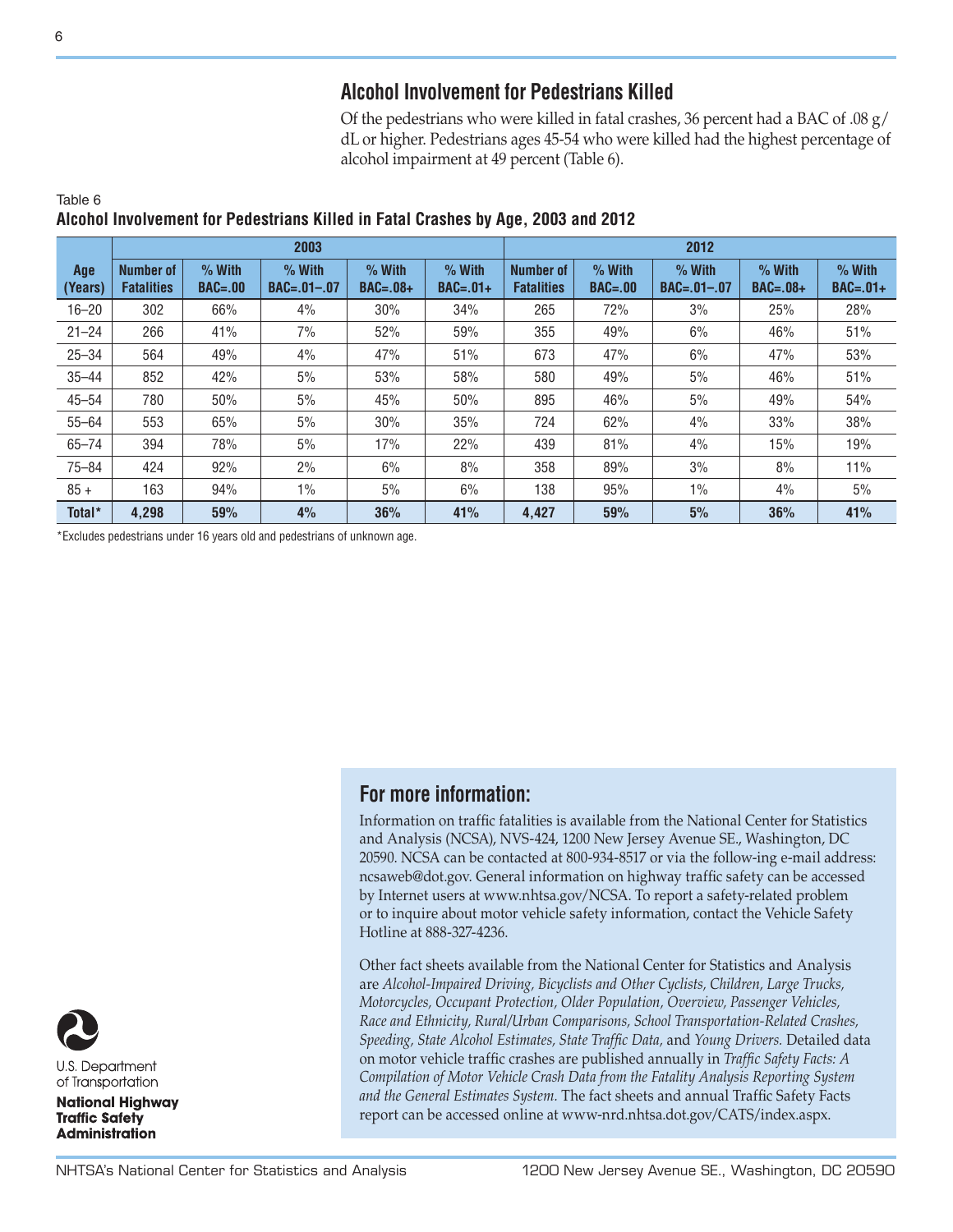\*Includes other/unknown light trucks Note: Totals may not equal the sum of components due to independent rounding.

# **Motor Vehicles**

Table 7

In 2012, 90 percent of the pedestrians were killed in motor vehicle traffic crashes that involved a single vehicle. In those single-vehicle crashes 86 percent of the time the pedestrian was struck by the front of the vehicle. Passenger cars, SUV's, pickups and vans had the highest percentage of front impacts with a pedestrian who was killed (90%, 89%, 90%, and 89%, respectively). Large trucks had the highest percentage of right side and rear impacts with a pedestrian who was killed (8% and 7%, respectively; Table 7). Of the 4,743 pedestrians killed in 2012, 884 (19%) were involved in hit-and-run crashes.

# **Fatalities by State**

Among all States, the total motor vehicle traffic fatalities in 2012 ranged from 3,398 (highest) to 15 (lowest). Pedestrian fatalities were highest in California (612), followed by Texas (478) and Florida (476). The individual State percentage of pedestrian fatalities by total traffic fatalities ranged from a high of 46.7 percent (District of Columbia) to a low of 1.5 percent (South Dakota). The highest pedestrian fatality rate per 100,000 population was in Delaware (2.94), followed by New Mexico (2.92) (Table 9). The pedestrian fatality rate of major cities are often much higher than the national average. Of cities with populations higher than 500,000 Detroit has the highest pedestrian fatality rate followed by Oklahoma City and Albuquerque (3.99, 3.34, and 3.24 respectively; Table 8).

*In 2012, 90 percent of the pedestrians were killed in motor vehicle traffic crashes that involved a single vehicle.*

*Nearly one-fifth of the pedestrians killed in 2012 were involved in hit-and-run crashes.*

| $1$ uniu 1                                                                   |  |
|------------------------------------------------------------------------------|--|
| Pedestrians Killed in Single-Vehicle Crashes, by Vehicle Type Involved, 2012 |  |

**Initial Point of Impact on Vehicle**

*–SUV 636 88.5% 11 1.5% 18 2.5% 21 2.9% 33 4.6% 719 100.0% –Pickup 637 89.6% 14 2.0% 13 1.8% 11 1.5% 36 5.1% 711 100.0% –Van 249 88.6% 12 4.3% 4 1.4% 6 2.1% 10 3.6% 281 100.0%* Large Truck 175 72.3% 20 8.3% 6 2.5% 17 7.0% 24 9.9% 242 100.0% Bus | 47 | 69.1% | 5 | 7.4% | 3 | 4.4% | 2 | 2.9% | 11 | 16.2% | 68 | 100.0% Other/Unknown Vehicle 208 56.5% 4 1.1% 2 0.5% - - 154 41.8% 368 100.0% **Total 3,652 85.5% 114 2.7% 77 1.8% 75 1.8% 353 8.3% 4,271 100.0%**

**Front Right Side Left Side Rear Other/Unknown Total**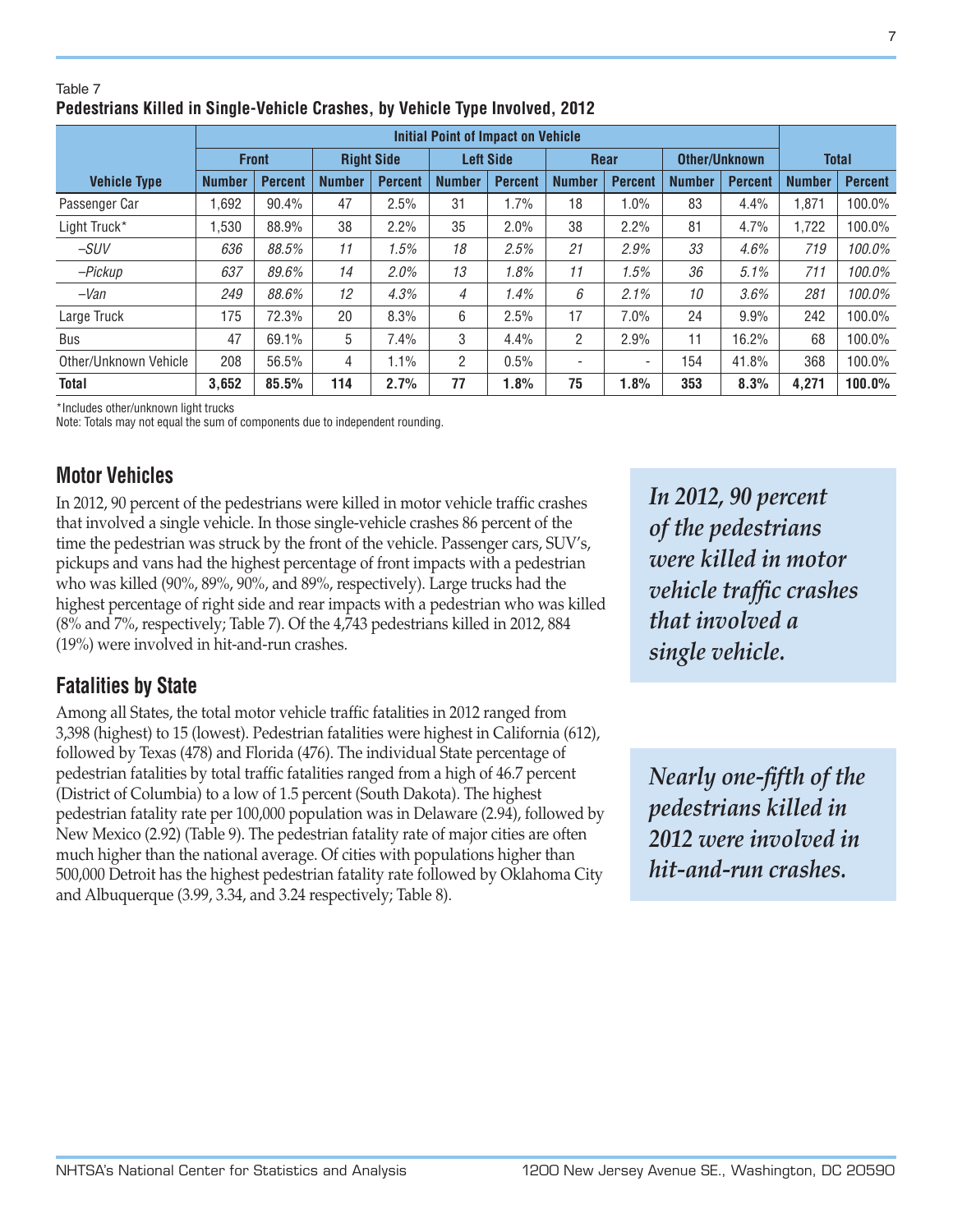## **Important Safety Reminders**

For Pedestrians:

- Walk on a sidewalk or path whenever one is available.
- <sup>n</sup> If there is no sidewalk or path available, walk facing traffic (on the left side of the road) on the shoulder, as far away from traffic as possible. Keep alert at all times; don't be distracted by electronic devices, including radios, smart phones and other devices that take your eyes (and ears) off the road environment.
- <sup>n</sup> Be cautious night and day when sharing the road with vehicles. Never assume a driver sees you (he or she could be distracted, under the influence of alcohol and/or drugs, or just not seeing you). Try to make eye contact with drivers as they approach you to make sure you are seen.
- Be predictable as a pedestrian. Cross streets at crosswalks or intersections whenever possible. This is where drivers expect pedestrians.
- <sup>n</sup> If a crosswalk or intersection is not available, locate a well-lit area, wait for a gap in traffic that allows you enough time to cross safely, and continue to watch for traffic as you cross.
- <sup>n</sup> Stay off of freeways, restricted-access highways and other pedestrian-prohibited roadways.
- <sup>n</sup> Be visible at all times. Wear bright clothing during the day, and wear reflective materials or use a flash light at night.
- <sup>n</sup> Avoid alcohol and drugs when walking; they impair your abilities and judgment too.

#### For Drivers:

- <sup>n</sup> Look out for pedestrians everywhere, at all times. Very often pedestrians are not walking where they should be.
- <sup>n</sup> Be especially vigilant for pedestrians in hard-to-see conditions, such as nighttime or in bad weather.
- **n** Slowdown and be prepared to stop when turning or otherwise entering a crosswalk.
- <sup>n</sup> Always stop for pedestrians in crosswalks and stop well back from the crosswalk to give other vehicles an opportunity to see the crossing pedestrians so they can stop too.
- <sup>n</sup> Never pass vehicles stopped at a crosswalk. They are stopped to allow pedestrians to cross the street.
- $\blacksquare$  Never drive under the influence of alcohol and/or drugs.
- <sup>n</sup> Follow the speed limit, especially around pedestrians.
- <sup>n</sup> Follow slower speed limits in school zones and in neighborhoods where there are children present.
	- NHTSA's Safety Countermeasures Division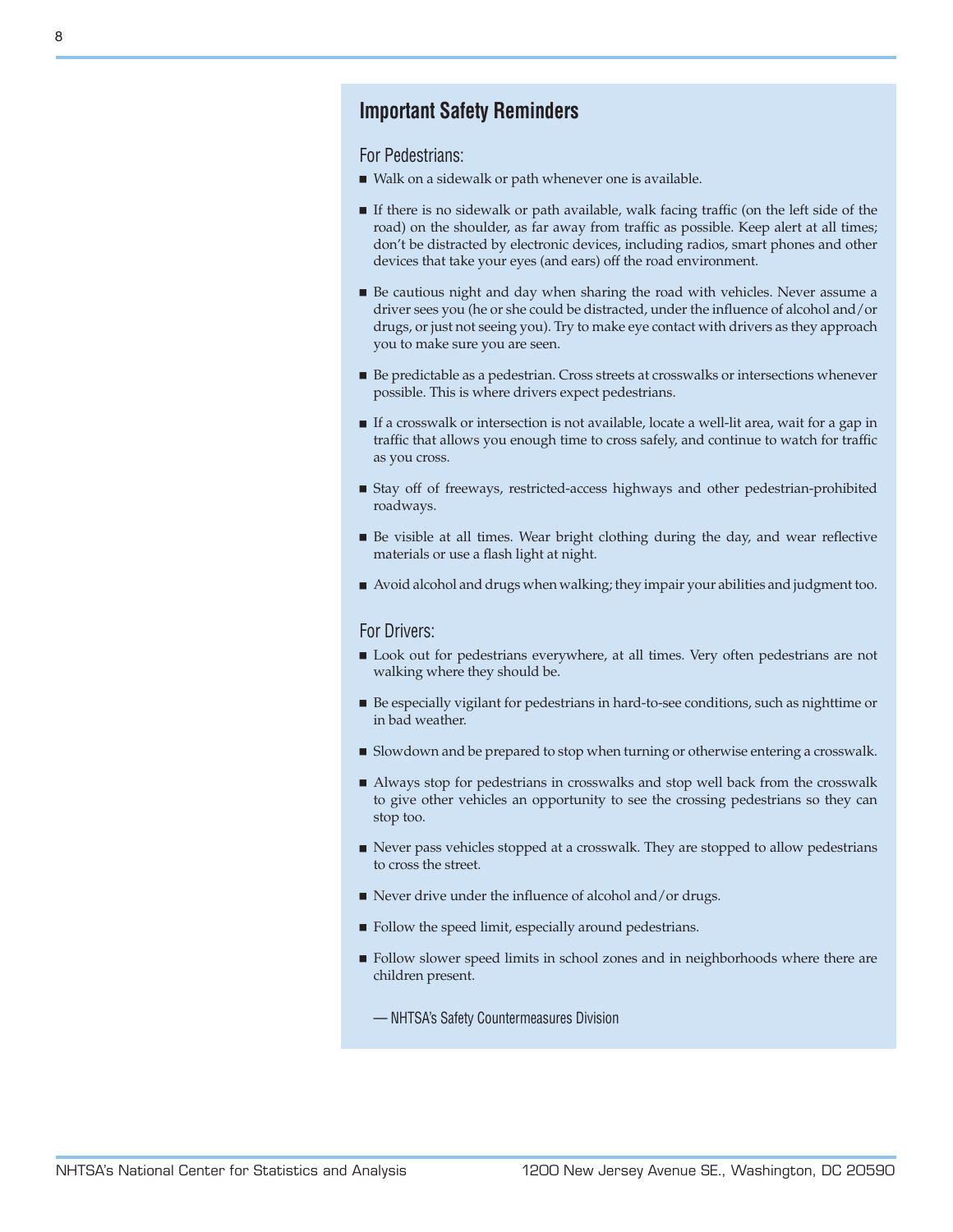#### Table 8

### **Persons Killed, Pedestrians Killed, Population, and Fatality Rates in Cities With a Population of 500,000 or Greater, 2012**

|                          | <b>Fatalities</b>             |                |                                          |                   | <b>Fatality Rate per</b> |                    |  |
|--------------------------|-------------------------------|----------------|------------------------------------------|-------------------|--------------------------|--------------------|--|
|                          |                               |                | <b>Pedestrians Killed</b>                |                   |                          | 100,000 Population |  |
| <b>City</b>              | <b>Total</b><br><b>Killed</b> | <b>Number</b>  | <b>Percent of</b><br><b>Total Killed</b> | <b>Population</b> | <b>Total</b>             | <b>Pedestrian</b>  |  |
| New York, NY             | 268                           | 127            | 47%                                      | 8,336,697         | 3.21                     | 1.52               |  |
| Los Angeles, CA          | 242                           | 99             | 41%                                      | 3,857,799         | 6.27                     | 2.57               |  |
| Chicago, IL              | 145                           | 47             | 32%                                      | 2,714,856         | 5.34                     | 1.73               |  |
| Houston, TX              | 196                           | 46             | 23%                                      | 2,160,821         | 9.07                     | 2.13               |  |
| Philadelphia, PA         | 107                           | 31             | 29%                                      | 1,547,607         | 6.91                     | 2.00               |  |
| Phoenix, AZ              | 151                           | 39             | 26%                                      | 1,488,750         | 10.14                    | 2.62               |  |
| San Antonio, TX          | 132                           | 37             | 28%                                      | 1,382,951         | 9.54                     | 2.68               |  |
| San Diego, CA            | 70                            | 22             | 31%                                      | 1,338,348         | 5.23                     | 1.64               |  |
| Dallas, TX               | 136                           | 40             | 29%                                      | 1,241,162         | 10.96                    | 3.22               |  |
| San Jose, CA             | 42                            | 12             | 29%                                      | 982,765           | 4.27                     | 1.22               |  |
| Austin, TX               | 76                            | 25             | 33%                                      | 842,592           | 9.02                     | 2.97               |  |
| Jacksonville, FL         | 113                           | 27             | 24%                                      | 836,507           | 13.51                    | 3.23               |  |
| Indianapolis, IN         | 77                            | 15             | 19%                                      | 834,852           | 9.22                     | 1.80               |  |
| San Francisco, CA        | 29                            | 14             | 48%                                      | 825,863           | 3.51                     | 1.70               |  |
| Columbus, OH             | 58                            | 8              | 14%                                      | 809,798           | 7.16                     | 0.99               |  |
| Fort Worth, TX           | 59                            | 20             | 34%                                      | 777,992           | 7.58                     | 2.57               |  |
| Charlotte, NC            | 61                            | 22             | 36%                                      | 775,202           | 7.87                     | 2.84               |  |
| Detroit, MI              | 102                           | 28             | 27%                                      | 701,475           | 14.54                    | 3.99               |  |
| El Paso, TX              | 54                            | 21             | 39%                                      | 672,538           | 8.03                     | 3.12               |  |
| Memphis, TN              | 78                            | 11             | 14%                                      | 655,155           | 11.91                    | 1.68               |  |
| Boston, MA               | 23                            | 5              | 22%                                      | 636,479           | 3.61                     | 0.79               |  |
| Seattle, WA              | 27                            | $\overline{9}$ | 33%                                      | 634,535           | 4.26                     | 1.42               |  |
| Denver, CO               | 36                            | 18             | 50%                                      | 634,265           | 5.68                     | 2.84               |  |
| Washington, DC           | 15                            | $\overline{7}$ | 47%                                      | 632,323           | 2.37                     | 1.11               |  |
| Nashville-Davidson, TN   | 56                            | 14             | 25%                                      | 624,496           | 8.97                     | 2.24               |  |
| Baltimore city, MD       | 27                            | 6              | 22%                                      | 621,342           | 4.35                     | 0.97               |  |
| Louisville/Jefferson, KY | 59                            | 6              | 10%                                      | 605,110           | 9.75                     | 0.99               |  |
| Portland, OR             | 32                            | 14             | 44%                                      | 603,106           | 5.31                     | 2.32               |  |
| Oklahoma City, OK        | 83                            | 20             | 24%                                      | 599,199           | 13.85                    | 3.34               |  |
| Milwaukee, WI            | 42                            | 11             | 26%                                      | 598,916           | 7.01                     | 1.84               |  |
| Las Vegas, NV            | 59                            | 15             | 25%                                      | 596,424           | 9.89                     | 2.51               |  |
| Albuquerque, NM          | 50                            | 18             | 36%                                      | 555,417           | 9.00                     | 3.24               |  |
| Tucson, AZ               | 55                            | 11             | 20%                                      | 524,295           | 10.49                    | 2.10               |  |
| Fresno, CA               | 29                            | 14             | 48%                                      | 505,882           | 5.73                     | 2.77               |  |

Sources: Population — Bureau of the Census.